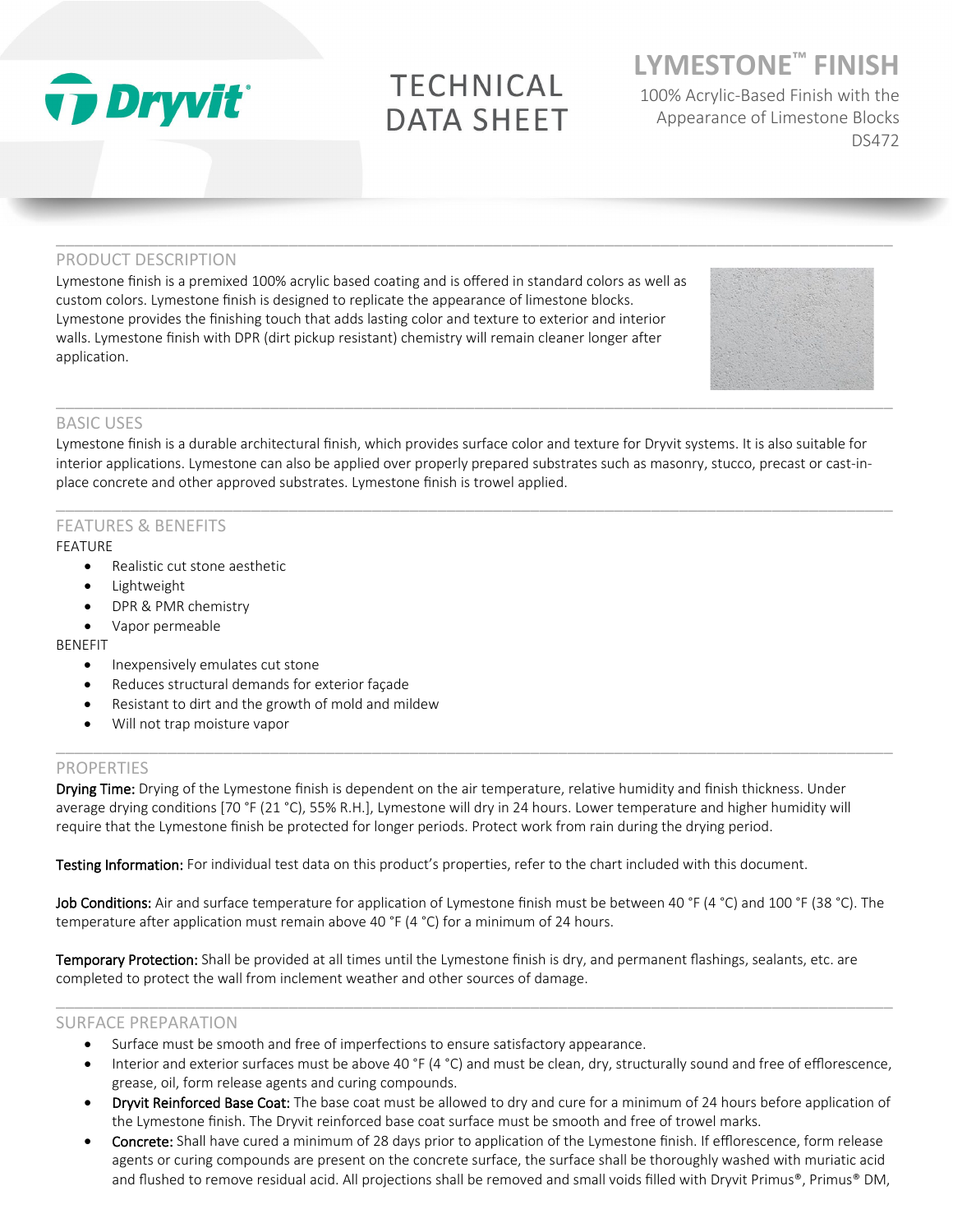Genesis® or Genesis® DM mixture (see product data sheet for mixing and application). Dryvit Color Prime™ shall be applied to the prepared concrete surface using a roller or brush (see product data sheet for mixing and application) prior to application of the Lymestone finish.

- Masonry: The masonry surface, with joints struck flush, shall be "skim coated" with Dryvit Primus, Primus DM, Genesis or Genesis DM mixture (see product data sheet for mixing and application) to produce a smooth, level surface.
- Stucco: Dryvit Color Prime, Color Prime™ W or Primer with Sand shall be applied over the cured brown coat surface using a roller or brush (see product data sheet for mixing and application) prior to applying the Lymestone finish. If additives are present in the stucco, a test patch shall be made and bond strength checked prior to application.

#### MIXING

Mix Lymestone finish with a "Twister" paddle or equivalent mixing blade, powered by a 1/2 in (12.7 mm) drill, at 450 - 500 rpm until a uniform workable consistency is attained.

 $\_$  ,  $\_$  ,  $\_$  ,  $\_$  ,  $\_$  ,  $\_$  ,  $\_$  ,  $\_$  ,  $\_$  ,  $\_$  ,  $\_$  ,  $\_$  ,  $\_$  ,  $\_$  ,  $\_$  ,  $\_$  ,  $\_$  ,  $\_$  ,  $\_$  ,  $\_$  ,  $\_$  ,  $\_$  ,  $\_$  ,  $\_$  ,  $\_$  ,  $\_$  ,  $\_$  ,  $\_$  ,  $\_$  ,  $\_$  ,  $\_$  ,  $\_$  ,  $\_$  ,  $\_$  ,  $\_$  ,  $\_$  ,  $\_$  ,

 $\_$  ,  $\_$  ,  $\_$  ,  $\_$  ,  $\_$  ,  $\_$  ,  $\_$  ,  $\_$  ,  $\_$  ,  $\_$  ,  $\_$  ,  $\_$  ,  $\_$  ,  $\_$  ,  $\_$  ,  $\_$  ,  $\_$  ,  $\_$  ,  $\_$  ,  $\_$  ,  $\_$  ,  $\_$  ,  $\_$  ,  $\_$  ,  $\_$  ,  $\_$  ,  $\_$  ,  $\_$  ,  $\_$  ,  $\_$  ,  $\_$  ,  $\_$  ,  $\_$  ,  $\_$  ,  $\_$  ,  $\_$  ,  $\_$  ,

# APPLICATION

Using a stainless-steel trowel, apply and level a coat of Lymestone finish to a uniform 'tight' thickness. Allow this first coat to become dry to the touch. Apply a second coat similar to the first. Float the finish lightly with a Lexan plastic float. After the finish has taken up slightly, trowel again with either a stainless-steel trowel or Lexan plastic float. Important: Use the same final trowelling tool and hand motion over the entire wall.

It is recommended that either aesthetic or expansion joints be located so as to create a maximum panel size of 10 ft x 10 ft  $(3.05 \text{ m} \times 3.05 \text{ m})$  [or 100 ft2  $(9.29 \text{ m}^2)$  with the vertical height not being more than 10 ft  $(3.05 \text{ m})$ ] and that a contractor prepare a mock-up for approval by the architect prior to final specification.

# COVERAGE

Lymestone finish is shipped in 70 lb (32 kg) pails. Approximate coverage is 150 ft2 (14 m<sup>2</sup>) per pail depending upon substrate, details and individual application technique.

 $\_$  ,  $\_$  ,  $\_$  ,  $\_$  ,  $\_$  ,  $\_$  ,  $\_$  ,  $\_$  ,  $\_$  ,  $\_$  ,  $\_$  ,  $\_$  ,  $\_$  ,  $\_$  ,  $\_$  ,  $\_$  ,  $\_$  ,  $\_$  ,  $\_$  ,  $\_$  ,  $\_$  ,  $\_$  ,  $\_$  ,  $\_$  ,  $\_$  ,  $\_$  ,  $\_$  ,  $\_$  ,  $\_$  ,  $\_$  ,  $\_$  ,  $\_$  ,  $\_$  ,  $\_$  ,  $\_$  ,  $\_$  ,  $\_$  ,

 $\_$  ,  $\_$  ,  $\_$  ,  $\_$  ,  $\_$  ,  $\_$  ,  $\_$  ,  $\_$  ,  $\_$  ,  $\_$  ,  $\_$  ,  $\_$  ,  $\_$  ,  $\_$  ,  $\_$  ,  $\_$  ,  $\_$  ,  $\_$  ,  $\_$  ,  $\_$  ,  $\_$  ,  $\_$  ,  $\_$  ,  $\_$  ,  $\_$  ,  $\_$  ,  $\_$  ,  $\_$  ,  $\_$  ,  $\_$  ,  $\_$  ,  $\_$  ,  $\_$  ,  $\_$  ,  $\_$  ,  $\_$  ,  $\_$  ,

# STORAGE

Lymestone finish must be stored at a minimum of 40 °F (4 °C) and a maximum of 100 °F (38 °C) in tightly sealed containers out of direct sunlight.

The shelf life is 2 years from date of manufacture when properly stored in unopened pails.

# **TEXTURE**

Lymestone finish is designed to replicate the appearance of limestone blocks. The finish will have large flat areas with interspersed small pit marks and, depending upon final trowelling, could have burn marks to replicate weathered limestone. Application technique must be constant over an expanse of wall so that the general color, texture and gloss do not vary when viewed at a distance. Any variance noted is intended.

 $\_$  ,  $\_$  ,  $\_$  ,  $\_$  ,  $\_$  ,  $\_$  ,  $\_$  ,  $\_$  ,  $\_$  ,  $\_$  ,  $\_$  ,  $\_$  ,  $\_$  ,  $\_$  ,  $\_$  ,  $\_$  ,  $\_$  ,  $\_$  ,  $\_$  ,  $\_$  ,  $\_$  ,  $\_$  ,  $\_$  ,  $\_$  ,  $\_$  ,  $\_$  ,  $\_$  ,  $\_$  ,  $\_$  ,  $\_$  ,  $\_$  ,  $\_$  ,  $\_$  ,  $\_$  ,  $\_$  ,  $\_$  ,  $\_$  ,

 $\_$  ,  $\_$  ,  $\_$  ,  $\_$  ,  $\_$  ,  $\_$  ,  $\_$  ,  $\_$  ,  $\_$  ,  $\_$  ,  $\_$  ,  $\_$  ,  $\_$  ,  $\_$  ,  $\_$  ,  $\_$  ,  $\_$  ,  $\_$  ,  $\_$  ,  $\_$  ,  $\_$  ,  $\_$  ,  $\_$  ,  $\_$  ,  $\_$  ,  $\_$  ,  $\_$  ,  $\_$  ,  $\_$  ,  $\_$  ,  $\_$  ,  $\_$  ,  $\_$  ,  $\_$  ,  $\_$  ,  $\_$  ,  $\_$  ,

# MAINTENANCE

All Dryvit products are designed to require minimal maintenance. However, as with all building products, depending on location, some cleaning may be required. See Dryvit publication DS152 on cleaning and recoating.  $\_$  ,  $\_$  ,  $\_$  ,  $\_$  ,  $\_$  ,  $\_$  ,  $\_$  ,  $\_$  ,  $\_$  ,  $\_$  ,  $\_$  ,  $\_$  ,  $\_$  ,  $\_$  ,  $\_$  ,  $\_$  ,  $\_$  ,  $\_$  ,  $\_$  ,  $\_$  ,  $\_$  ,  $\_$  ,  $\_$  ,  $\_$  ,  $\_$  ,  $\_$  ,  $\_$  ,  $\_$  ,  $\_$  ,  $\_$  ,  $\_$  ,  $\_$  ,  $\_$  ,  $\_$  ,  $\_$  ,  $\_$  ,  $\_$  ,

 $\_$  ,  $\_$  ,  $\_$  ,  $\_$  ,  $\_$  ,  $\_$  ,  $\_$  ,  $\_$  ,  $\_$  ,  $\_$  ,  $\_$  ,  $\_$  ,  $\_$  ,  $\_$  ,  $\_$  ,  $\_$  ,  $\_$  ,  $\_$  ,  $\_$  ,  $\_$  ,  $\_$  ,  $\_$  ,  $\_$  ,  $\_$  ,  $\_$  ,  $\_$  ,  $\_$  ,  $\_$  ,  $\_$  ,  $\_$  ,  $\_$  ,  $\_$  ,  $\_$  ,  $\_$  ,  $\_$  ,  $\_$  ,  $\_$  ,

# CLEAN UP

Clean tools with water while the Lymestone finish is still wet.

# CAUTIONS & LIMITATIONS

- Avoid applying Lymestone finish in direct sunlight. Always work on the shady side of the wall or protect the area with appropriate shading material.
- Lymestone finish must not be used on exposed exterior horizontal surfaces. Minimum slope is 6 in12, which is 27°. Maximum length of slope is 12 in (305 mm).
- Lymestone finish shall not be used below grade when applied as the finish for an EIF system.
- Lymestone finish is not intended for direct-applied, exterior vertical applications over exterior gypsum based sheathing board, foam plastic insulation or other type insulation board.
- Lymestone finish shall not be returned into any sealant joint. Instead a coat of Dryvit Color Prime or Dryvit Demandit® Smooth should be applied over the base coat in the joint.